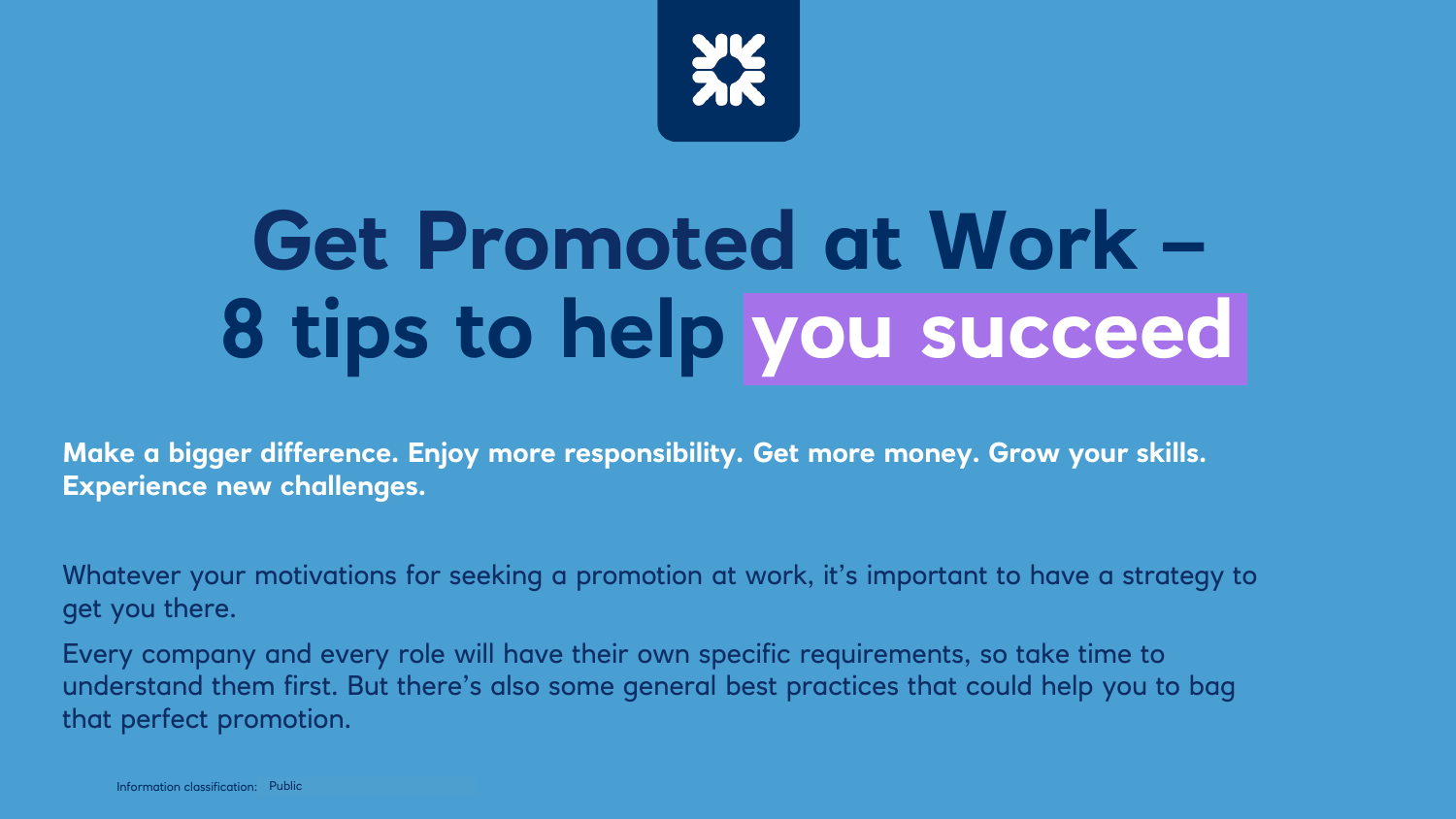

#### **Learn from others.**

Look at others in more senior roles. What do they do well? What skills and behaviours do they use? What leadership qualities do they show? What don't they do so well (and could you learn from that too)?

Does your company ask for certain competencies or capabilities for each role? What do these competencies look like in practice? Observe others and learn from them.



## **Tell your manager (and their manager too)**

They may not know that you'd like a promotion, so may overlook you when opportunities come up. If they are aware, they can open doors, give you relevant projects, or suggest useful training. A good manager should offer feedback, coaching and mentoring to help you grow too.



## **Identify the skills you need and ask for opportunities to practice them**

Putting yourself in new situations will help you to get new experiences and improve. You'll learn what you enjoy doing, and where your strengths and development areas are. It's also a chance to show others what you are capable of. And you will have examples you can talk about at interviews too.

One idea you can explore is to ask to shadow or buddy with others, so that you can grow in confidence while learning from others.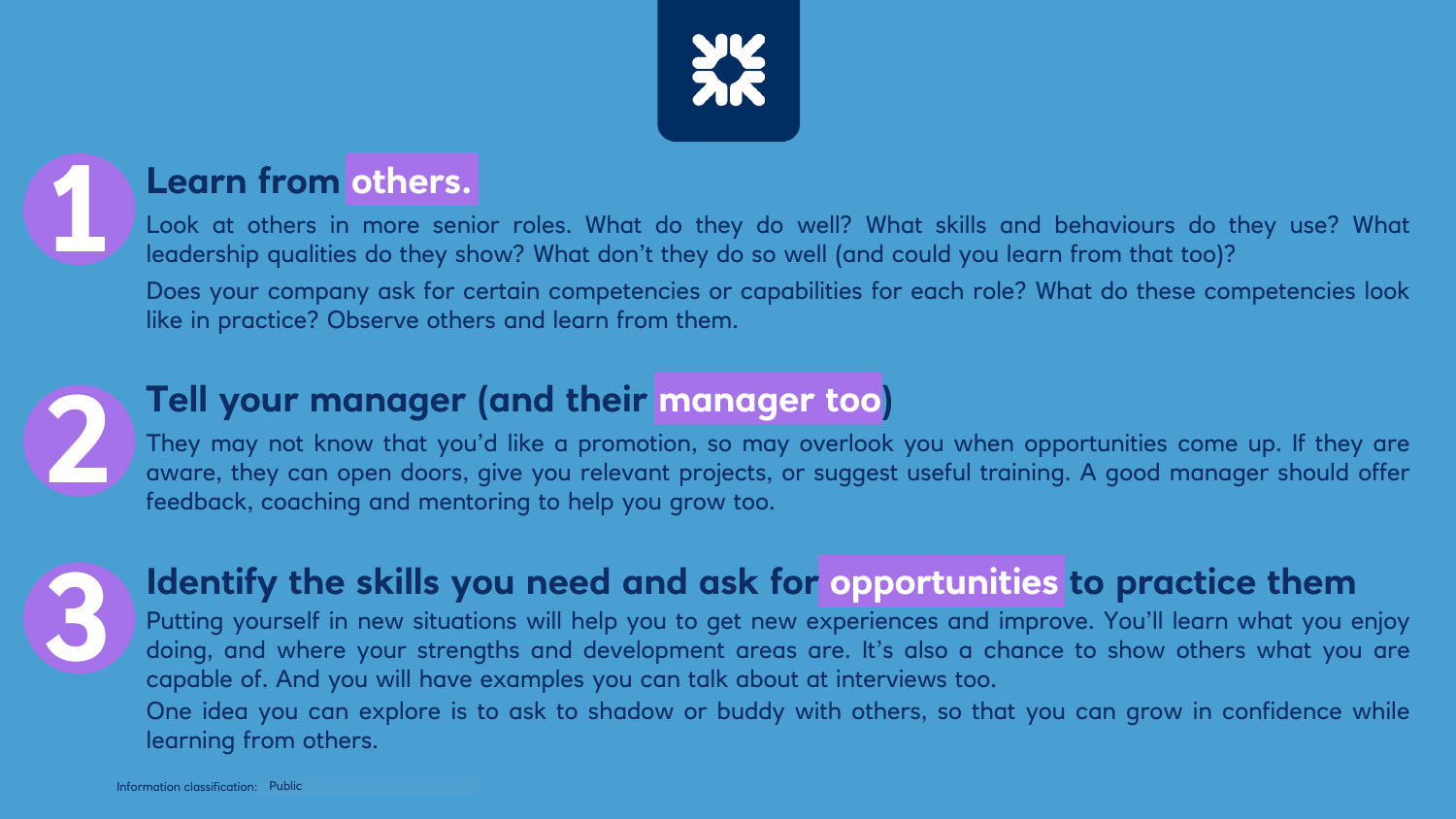



## **Ask for feedback and learn from it**

Whenever you try something new, or want to improve, ask for feedback.

Ask people who have high standards or have different perspectives from your own. Ask people you admire. Use their feedback to improve your approach. Avoid asking those who will just pat you on the back. It may be comforting. But will it help you grow? And always welcome feedback when it is offered.



# **Be visible**

Having a strong work ethic is important for a promotion. But your hard work needs to be noticed too. Promoting your own work can feel shallow or boastful. But it doesn't have to be that way.

It's not all about sharing shiny end results. It's even more important to share what you've learned along the way.

Openly thank others who played a part in a project you were involved in. Look for opportunities to help others by sharing any learnings. Take an interest in others work. Ask leaders for tips. These are all great ways to be visible and help others, without it simply being a shameless plug.



## **Proactively solve problems**

Don't wait for work to land at your feet. Discover problems impacting your company and come up with ideas to solve them. Can you cut costs? Save time? Improve a process? Help customers? Create your own opportunities and show what you're capable of.

Information classification: Public